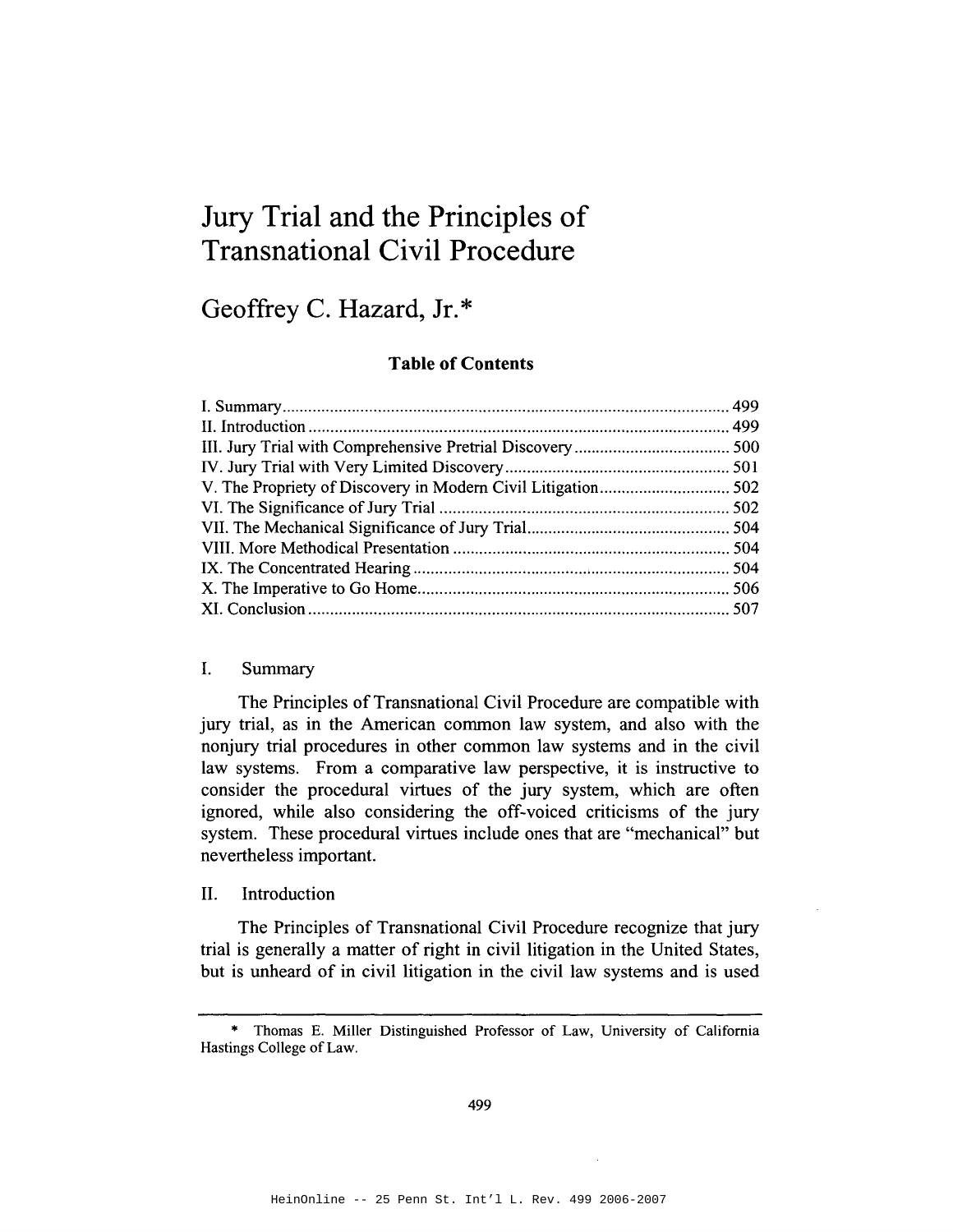only in limited circumstances in other common law systems. This circumstance poses many interesting issues, some of a technical nature and others of more fundamental character. The Principles therefore provoke academic and professional consideration of important issues concerning administration and adjudication in civil justice. This essay is a partial introduction to these issues.

#### Jury Trial with Comprehensive Pretrial Discovery III.

American lawyers of the present generation presuppose that comprehensive pretrial discovery is available in jury cases. **This** presupposition rests on the following propositions:

- The Federal Rules of Civil Procedure provide for discovery through party and witness depositions, disclosure of documents, and interrogatories including demand for admissions.
- The scope of discovery under the Federal Rules is not limited to admissible evidence, but extends to matter "reasonably calculated to lead to the discovery of admissible evidence."
- The pleading requirements under the Federal Rules include a very broad definition of relevance,<sup>3</sup> thereby placing only broad limits on the issues regarding which evidence might be admissible.
- The prevailing judicial attitude in administration of the federal discovery rules has been latitudinarian, allowing discovery without much external restraint.
- Under the Federal Rules, no differentiation is made between jury cases and nonjury cases so far as breadth of discovery is concerned.
- The same general pattern exists in most all states, inasmuch as most have adopted discovery rules patterned on the Federal Rules.

There is restraint in use of discovery in most civil cases in American litigation.<sup>4</sup> However, restraint evidently is a function of cost

<sup>1.</sup> See Fed. R. Civ. P. 26.

<sup>2.</sup> See Fed. R. Civ. P. 26(b)(1).

<sup>3.</sup> See Fed. R. Civ. P. 8(a)(2).

<sup>4.</sup> See Thomas E. Willging, An Empirical Study of Discovery and Disclosure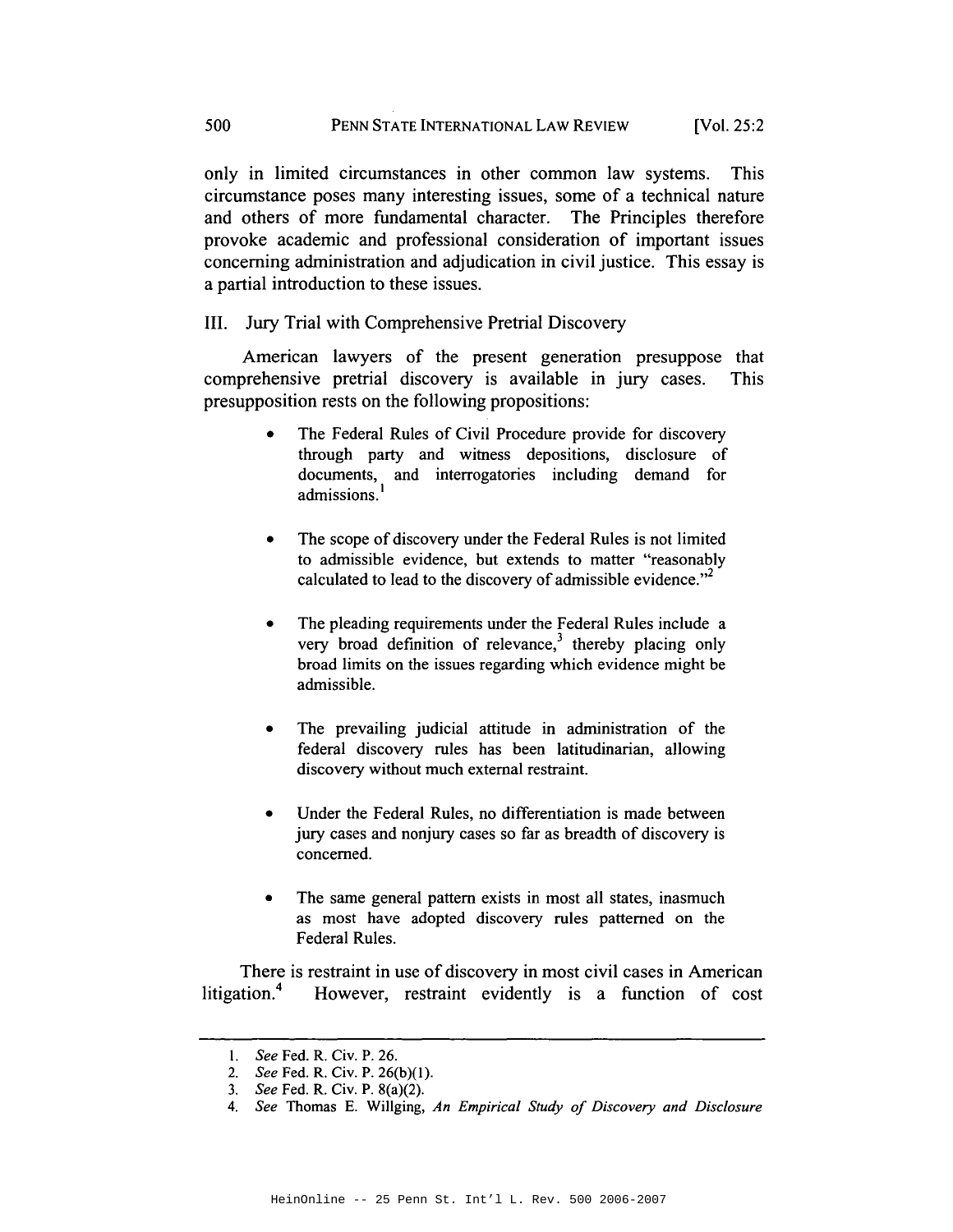considerations taken into account by the advocates, particularly in cases involving limited amounts. In most "routine" cases, discovery will address only a few witnesses and a few documents. In "big cases," those having high monetary or socio-political stakes, extensive discovery is the norm.

#### IV. Jury Trial with Very Limited Discovery

Comprehensive discovery was not the norm in previous generations. Prior to adoption of the Federal Rules in 1938, discovery was tightly limited.<sup>5</sup> In many states depositions were permitted only of immediate parties or of witnesses who would be unavailable for trial, for example, because of terminal illness. In some states the restrictions on party depositions were even tighter. Discovery of documents was generally limited to documents clearly relevant to the dispute and which could be specifically identified. Moreover, in most jurisdictions a distinction was maintained between actions at law (in which jury trial was guaranteed) and suits in equity (in which jury was not generally available). Within that ancient framework, the procedure of discovery was associated with suits in equity, whereas the tradition in actions at law was that of no discovery. Statutes permitting discovery were interpreted against that tradition.

Perhaps equally important, the bench and bar of the pre-1938 era considered that discovery was exceptional. Indeed, disclosure of evidence before trial was generally considered an invasion of privacy, or, worse, an invasion of the lawyer-client relationship or the lawyer's professional identity. A residue of that orientation is evident in the famous case of *Hickman v. Taylor*<sup>6</sup> where the courts were startled to confront the implications of the broad scope of Rule  $26(b)(2)$ . The response was invention of the work product evidentiary privilege.

Very limited pretrial discovery was thus the American procedural norm in jury triable cases prior to the Federal Rules. And it was in that legal milieu that the constitutional guaranties of jury trial were adopted.

The federal jury trial guaranty was established in the Seventh Amendment, adopted in the Bill of Rights in 1791. The counterpart state guarantees were adopted at various dates, some prior to the Seventh Amendment, others still later as the states in the West were settled and then brought into the Union. However, as far as I have been able to

Practice Under the 1993 Federal Rule Amendments, 39 B.C. L. REV. 525 (1998).

<sup>5.</sup> See generally James Fleming, Jr., Discovery, 38 YALE L.J. 746 (1929); FLEMING JAMES, JR., GEOFFREY C. HAZARD, JR. & JOHN LEUBSDORF, CIVIL PROCEDURE (5th ed. 2001).

<sup>6.</sup> See Hickman v. Taylor, 329 U.S. 495 (1947).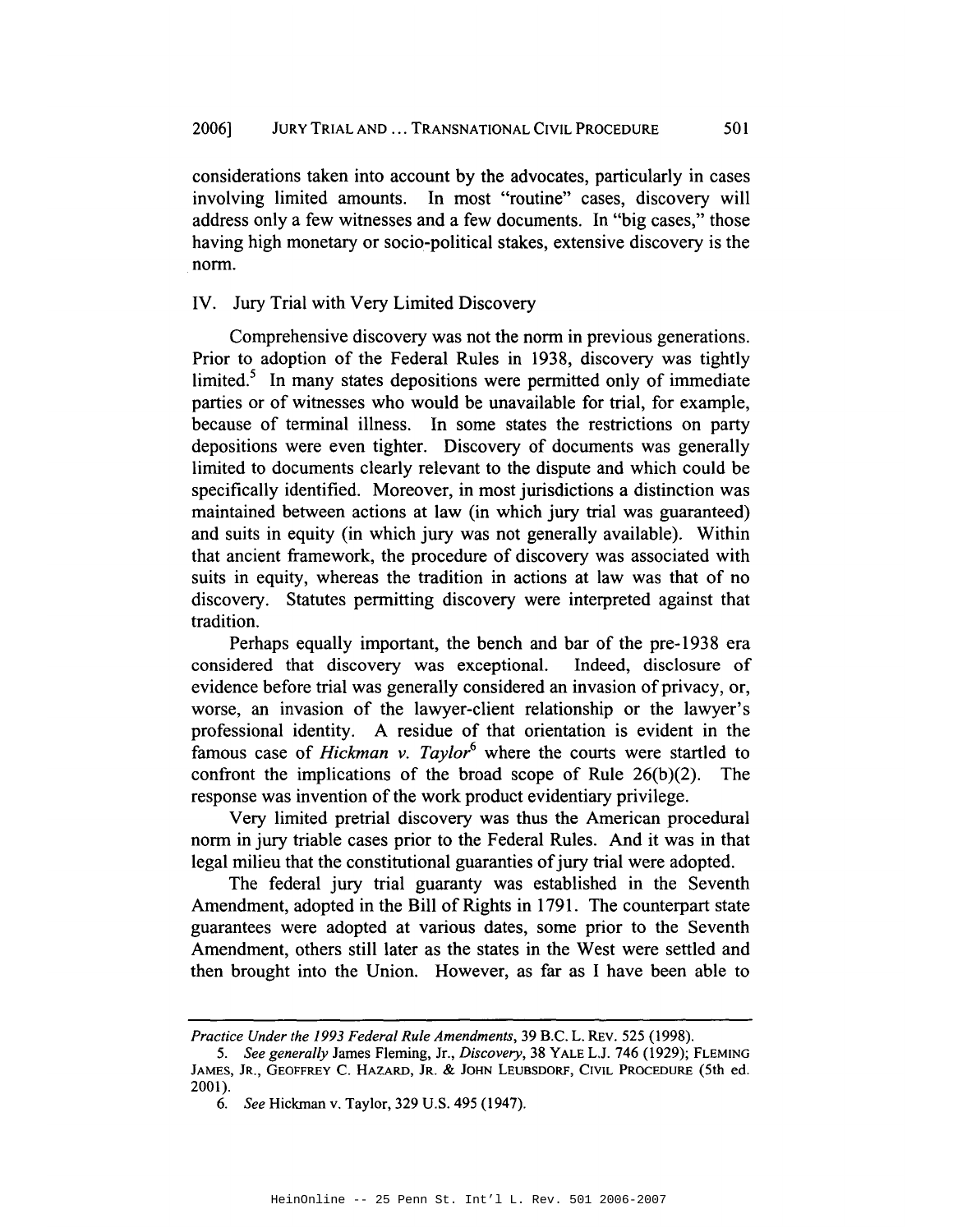determine, all of the states except Hawaii and Alaska adopted their constitutional guaranties of jury trial when their contemporary procedural regimes were based on the old tradition of very limited discovery. And, prior to 1938, the federal courts employed those state procedures under the mandate of the Conformity Act.<sup> $7$ </sup> Thus both state and federal courts. prior to 1938 conducted jury trials on the basis of very limited discovery.

 $V_{\cdot}$ The Propriety of Discovery in Modern Civil Litigation

This is not to say that the old pre-1938 regime was as things should be.

Substantial pretrial discovery is, in my opinion, a necessary and proper element of modern civil litigation. One of the notable features of the Principles of Transnational Civil Procedure is recognition of this element, through procedures for pretrial "disclosure" of evidence.<sup>8</sup> "Disclosure" is a less intimidating term than "discovery," because the latter can signify the wide-open variety experienced in some litigation in this country.

In particular, substantial scope for discovery of documents is justified by the fact that typical transactions in today's world involve bureaucratic (or legal entity) interactions: individuals dealing with government agencies and officials, or with bureaucratized business enterprises; bureaucratized business enterprises dealing with government agencies, or dealing with each other; etc. Documents are the manifestations of the bureaucratic process, government and private In modern commercial litigation, depositions ordinarily entities. supplement and illuminate the documents.

Hence, the Principles of Transnational Civil Procedure contemplate and provide for substantial pretrial discovery in all commercial civil litigation, whether the ultimate trial is before a jury (as in the American system) or before a judge or judges without a jury, as in virtually all other modern legal systems.

#### VI. The Significance of Jury Trial

So what is the special significance of jury trial in civil cases, if any?

The response to this question can be considered as an exploration of a peculiar American procedural trope. It can also be considered as a comparison of the various presuppositions about procedural justice that prevail in modern legal systems. Such a comparison fully pursued would

<sup>7.</sup> See Stephen B. Burbank, The Rules Enabling Act of 1934, 130 U. PA. L. REV. 1015 (1982).

<sup>&</sup>quot;Access to Information and Evidence." 8. Principle 16. **ALI/UNIDROIT** Principles of Transnational Civil Procedure (2004).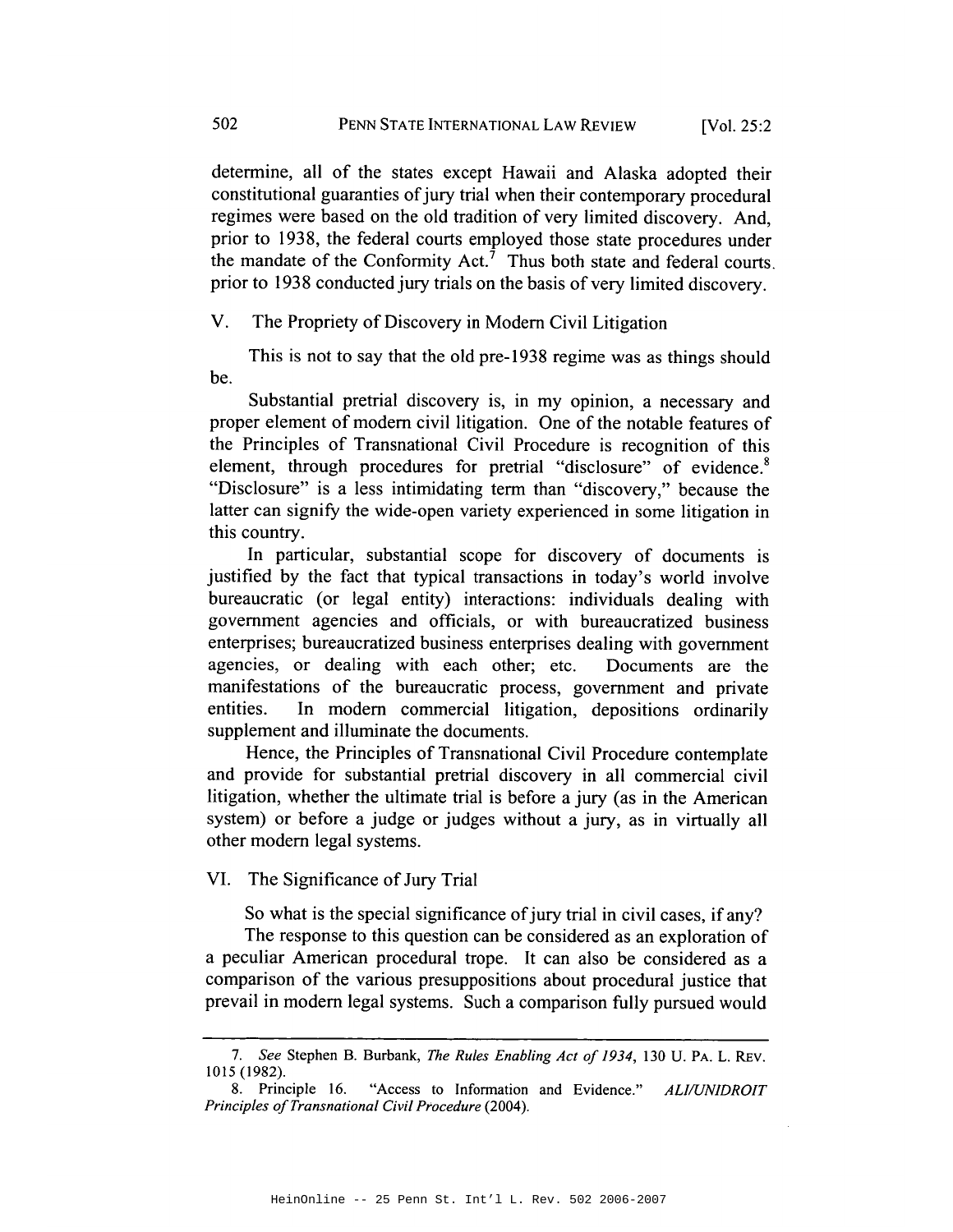lead to the depths, or height, of jurisprudence. Almost a half-century ago Professors Harry Kalven and Hans Zeisel pursued that inquiry in their monumental study, The American Jury.<sup>9</sup>

Probably the most basic issue concerning jury trial is the issue that Kalven and Zeisel put front and center: What difference is there between verdicts reached in jury trials and the determinations that were or would be made by a judge addressing the same evidence?

Kalven and Zeisel gave an exquisite performance in responding to this interrogatory. Their basic finding was that juries resolve most cases about the same way as would a judge, but tend to be more liberal toward plaintiffs in civil cases and more lenient toward defendants in criminal cases.<sup>10</sup> We may well wonder whether that pattern would still hold today, particularly in criminal where contemporary juries may be more "judgmental" toward defendants.

That there are differences between the intellectual apparatus with which juries address and resolve disputed forensic issues, and that with which judges address them, seems obvious. Indeed, if there were not such differences, the whole point of the constitutional guaranties of jury trial would be moot. Moreover, the substantial unease with which jury trial is viewed outside the United States would be incoherent. But the constitutional issue is not moot and neither, in my opinion, is the unease about jury abroad incoherent.

Adequately exploring the issue of jury-judge difference would require consideration of differences between juries and judges in education, professional training, experience in life generally, class and economic differences, perhaps regional and religious differences, and experience in encounters with legal disputation. The latter difference points to the fact that most judges are veterans in dealing with conflicting testimony and disputed interpretations of events, and accordingly somewhat hardened, while jurors almost always are novices in such matters. Perhaps it is this difference that is most significant. **But** measuring any one of these dimensions almost defies social-scientific method, as Kalven and Zeisel recognized.

In this essay I have a much more modest agenda: To identify an important "mechanical" difference between jury trial and trial to a professional judiciary.

<sup>9.</sup> See HARRY KALVEN, JR. & HANS ZEISEL, THE AMERICAN JURY (1966). See also VALERIE P. HANS & NEIL VIDMAR, JUDGING THE JURY (1986); ROBERT E. LITAN, VERDICT: ASSESSING THE CIVIL JURY SYSTEM (1993); Nancy J. King, Jury Research and . Reform: An Introduction, 79 JUDICATURE 214 (1996).

<sup>10.</sup> See Kalven, supra note 9.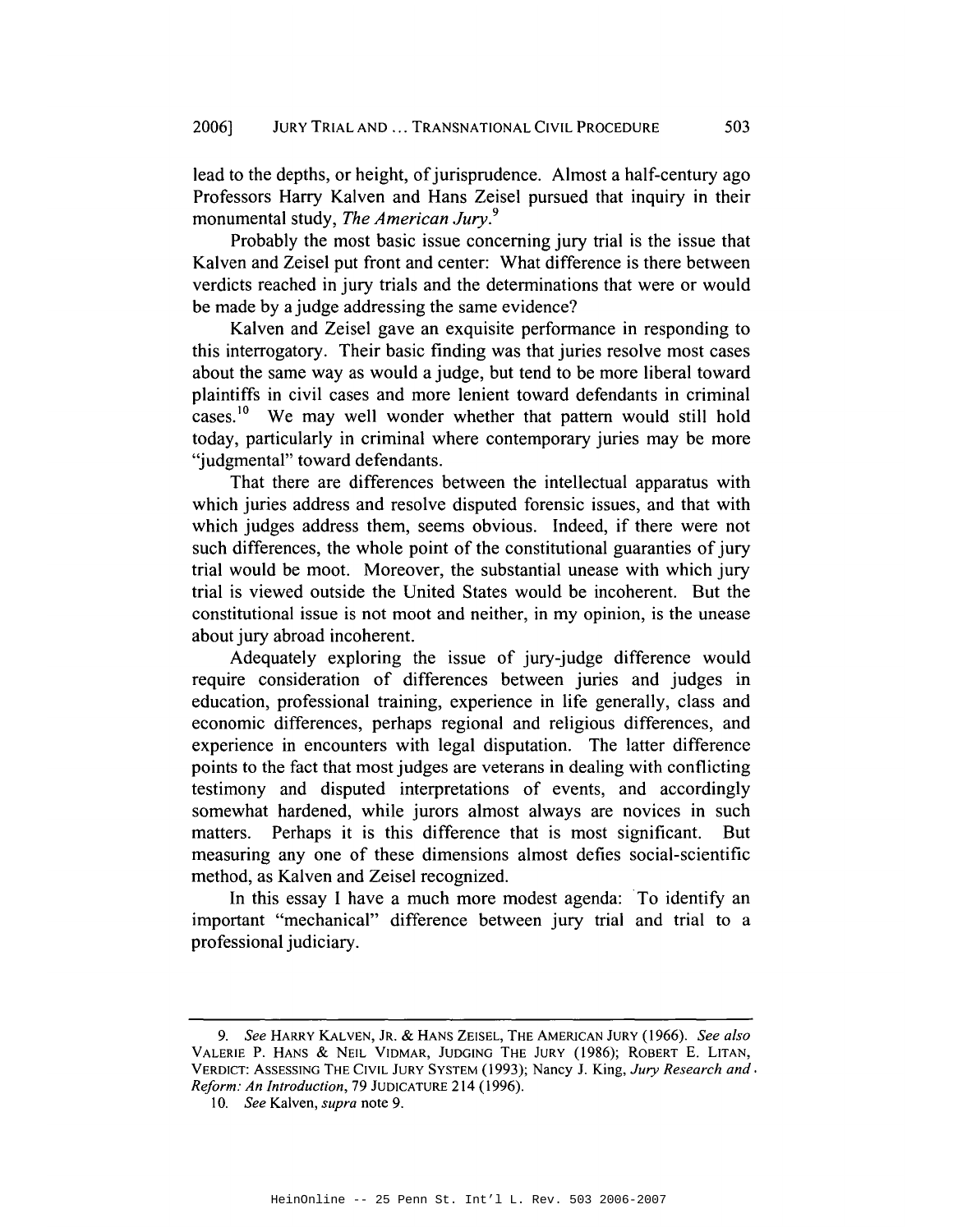#### VII. The Mechanical Significance of Jury Trial

Employing juries to decide questions of fact entails at least three mechanical effects on the conduct of civil litigation. At least one of these has long been noted: Jury trials typically require more trial time than the same case would require if tried in the same way to a judge. Some estimates indicate that the jury trial requires about one and a half to two times as long as the same trial before a judge.<sup>11</sup> The difference arises from the need to conduct jury selection, including voir dire examination of prospective jury members; to provide more extensive preliminary statements by the judge, and perhaps also by the advocates, describing the case to the prospective and empanelled jurors; to afford more extensive opening statements and summations by the advocates; and to permit more methodical, perhaps laborious, presentation of testimony and exhibits.

However, the comparison here is between a trial to a jury and "the same trial" before a judge. In fact, it would be unusual that there be "the same trial." The very measures outlined above that make for a longer trial in a jury case would not, at least ordinarily, be entailed in a nonjury case. Hence, the comparison is more or less "apples to oranges."

#### **VIII. More Methodical Presentation**

Nevertheless, it seems clear that the same underlying adjudication typically would require more time if presented to a jury than if presented to a judge. It is by no means clear, however, that this is a loss of efficiency or the incursion of additional cost. The more methodical presentation may simply be a better adaptation of forensic technique.

In particular, a more expedited presentation to the court may be made on the assumption of a quicker and deeper comprehension on the judge's part, compared to a jury. But that assumption could be mistaken. There is an old adage in the common law tradition that a judge often is essentially a thirteenth juror. Traditionally, this signifies that a judge understand facts the same way as an ordinary person, and not in any peculiar "judicial" way. But the adage can also signify that a judge could misunderstand the facts in the same way as a juror. That interpretation would dictate that a presentation to a judge should be as methodical as to a jury.

### IX. The Concentrated Hearing

In any event there are at least two other mechanical aspects of jury trial that warrant attention. These aspects flow from the fact that the jury

504

<sup>11.</sup> See id.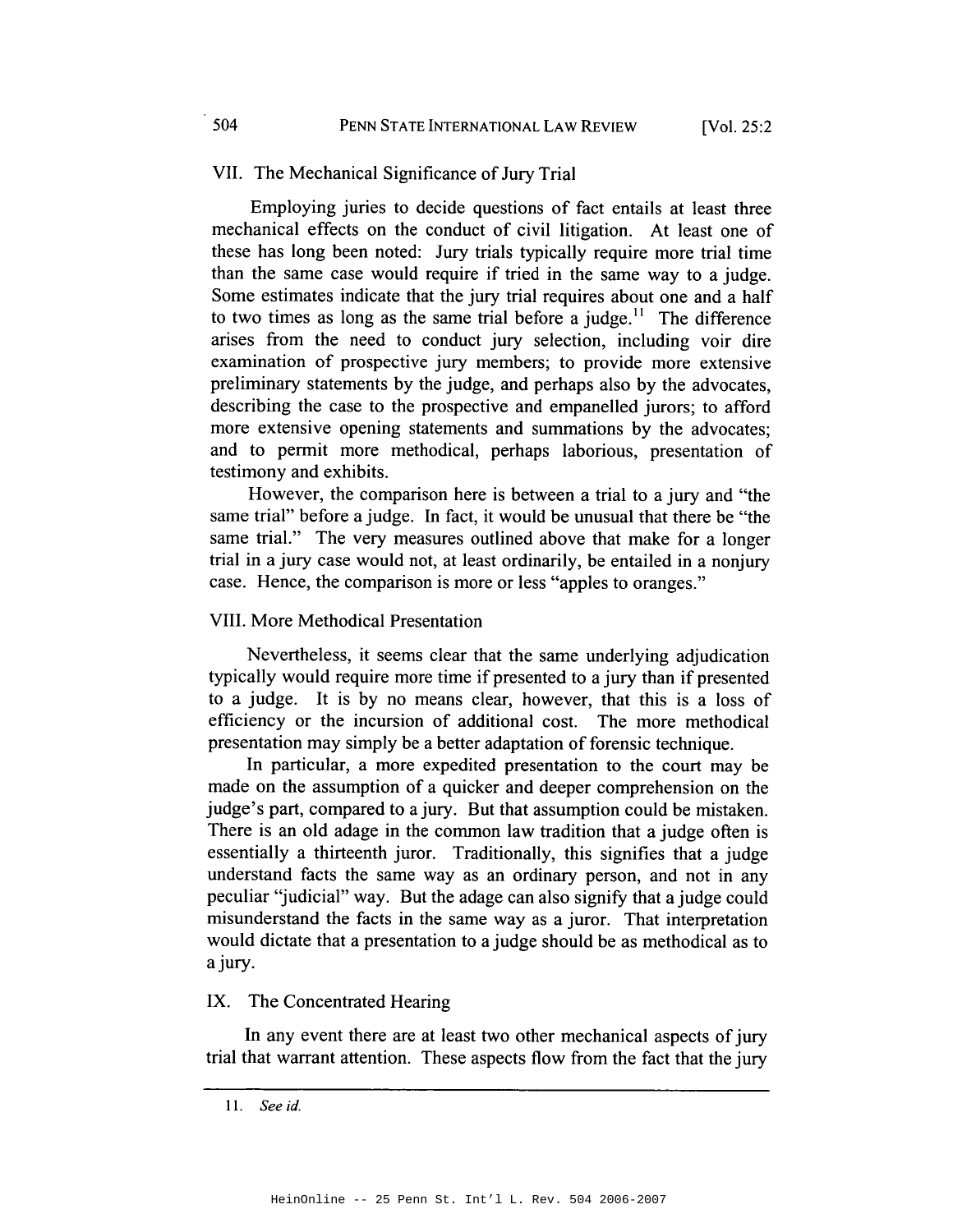is not constituted of professional judicial officers, but is instead recruited ad hoc from the other employments. As a concomitant of their service being part-time and "amateur," members of a jury generally want to get done with their service. Most jurors regard their service important and are pleased to have participated, at least if the procedure for summoning and empanelling them is reasonably efficient.<sup>12</sup> But they have other things going in their lives.

Hence, the evidence to be presented in a jury trial must be in what is called in the common law a "trial" and in the civil law a "concentrated hearing." The typical jury trial lasts about three days, although there are salient exceptions: Some trials have taken weeks and months, a few perhaps even a year. However, even long trials generally proceed continuously and without recess, except for weekends. This model of continuous hearing governs typical nonjury proceedings in common law systems. Even when held before a jury without a judge, a common law plenary hearing is a "trial."

In contrast, the classic civil law proceeding consists of a series of short hearings, each of which could be, for example, reception of testimony from one witness. These hearings will be spaced apart temporally, week to week, or more commonly, month to month. Institutional memory traditionally is secured by memoranda to the case file. If the tribunal is constituted of several judges, that record may be the only source of evidence available to non-scrivener members of the panel. If the issues are relatively complex, it may be months or years before everything in evidence has been received. And the further task remains of preparing a decision, written up by a judge as sole arbiter or as amanuensis for a panel.

The mechanic of a common law trial is quite different. In a jury trial, or a judicial trial modeled on such a trial, all the evidence is received before any of it is subject to official evaluation. Institutional memory for a jury is the collective recollection of its several members, and "oral" and "aural" process because jurors by tradition were not permitted even to keep notes. Institutional memory during a trial before a judge in the common law system is whatever the judge decides to employ, such as taking notes. In American procedure there is no requirement of a reasoned decision, by either jury or judge. A jury simply provides its result, in the form of a verdict. A judge is required to provide only a formal set of "findings of fact and conclusions of law."<sup>13</sup>

In the common law trial, the trier of fact has the "whole picture" prior to proceeding to judgment. This different appreciation of the

<sup>12.</sup> See id.

<sup>13.</sup> Fed. R. Civ. P. 52.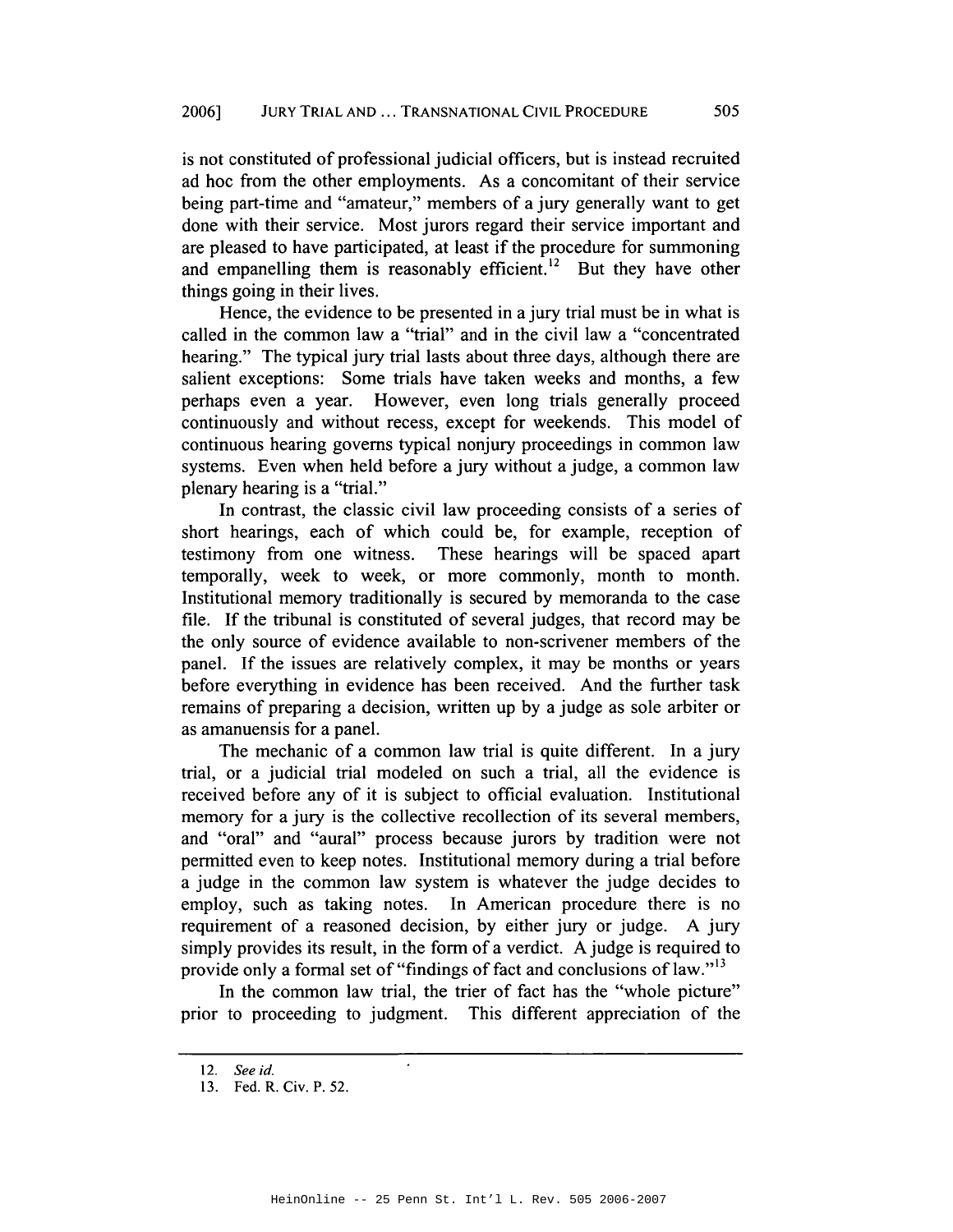evidence must have perceptual, intellectual and normative significance. Reflection on those dimensions must await another day.

#### X. The Imperative to Go Home

After submission of the evidence in the concentrated hearing, the members of the jury want to adjourn and go home. To obtain their release from official duty, they must reach a decision, after due deliberation to be sure, but decision for sure. A hung jury is distressing to the litigants, or at least one of them, but it is a complete waste as far as most of the jurors are concerned: If they are unable to reach decision, their service has been in vain.

The contrast with some judicial proceedings is substantial, even stark. Efficient judges, and there are many, want to receive a case in compact and focused form, and will rule promptly and firmly. But some judges in many systems, and many judges in some systems, are not thus efficient. Rather, they receive the evidence in leisurely and meandering fashion, strung out over months or even years. And thereafter they may take the case, in the American legal phrase, "under advisement." I am told that in some civil law systems this period of official inaction, supposedly one of deliberation, often persists for months or even years.

Lawyers in this country unfortunately have similar experience in aspects of American procedure that do *not* involve a trial or concentrated hearing on the merits, but rather some pretrial matter of limited scope. In contemporary American procedure, a civil dispute resulting in an actual trial is a relatively infrequent occurrence. Something over 95% of civil cases, federal and state, are resolved short of trial.<sup>14</sup> Instead, most civil litigation consists of pretrial maneuvering and chaffering by the advocates, and pretrial motions and requests presented to the court. These pretrial maneuvers typically involve issues of law concerning procedure or the substantive law governing the merits, particularly disputes over discovery. Discovery disputes in turn often involve both procedure and the merits.

In fact, as reported by many lawyers and judges, contemporary American civil litigation tends to be focused on a pivotal procedure, the Motion for Summary Judgment.<sup>15</sup> The issue in summary judgment is having regard for all the discovery which has been obtained, whether there is a "genuine issue of fact" remaining for determination. In simpler terms, the issue is whether there is disputed evidence that must be

<sup>14.</sup> See The Honorable Patrick J. Higginbotham, The Disappearing Trial and Why We Should Care, RAND REV., Vol. 28, No. 2  $(2004)$ , available  $\alpha t$ http://www.rand.org/publications/randreview/issues/summer2004/28.html.

<sup>15.</sup> See Fed. R. Civ. P. 56.